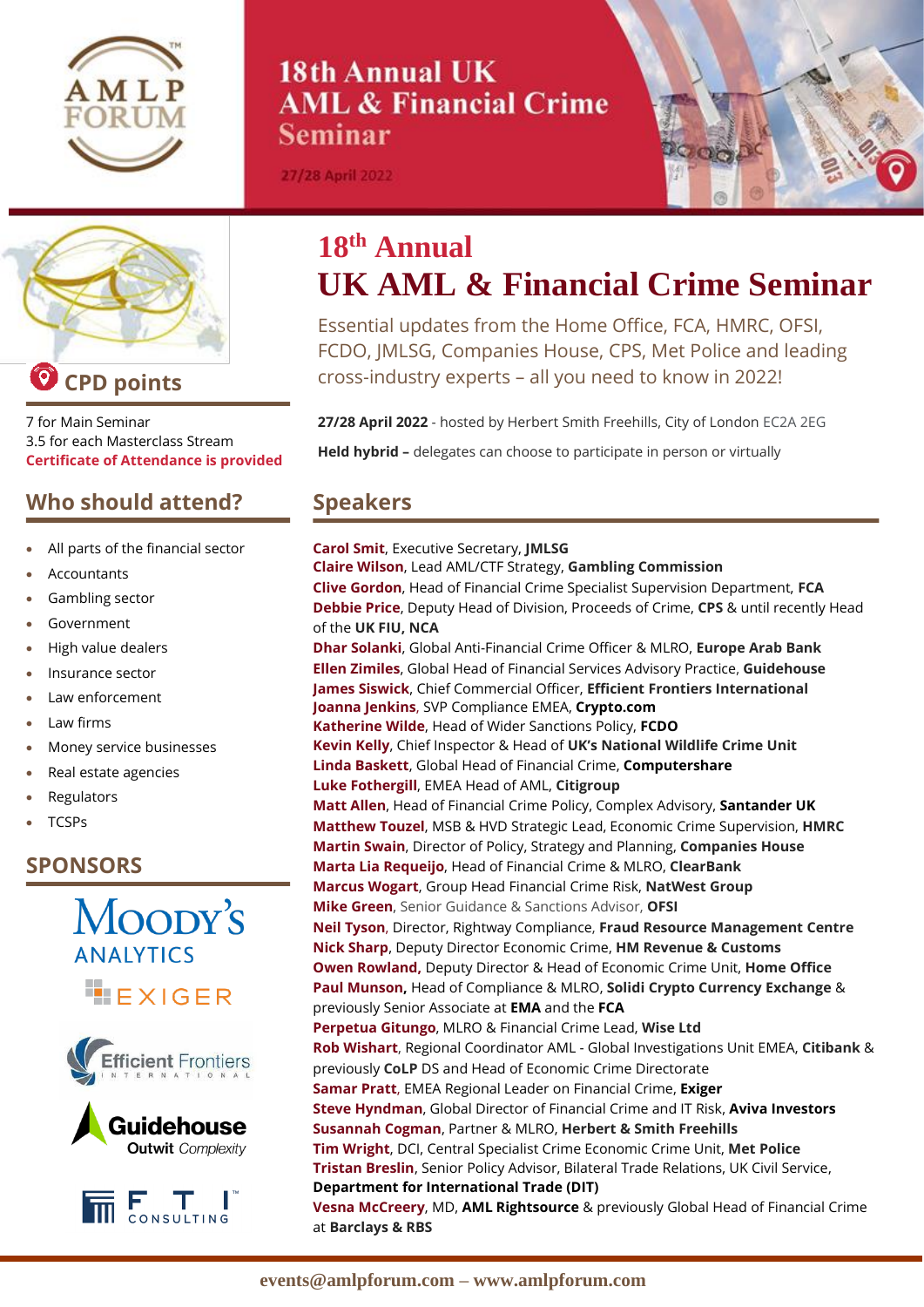### **Main Seminar - 28 April 2022, 09:00 – 17:00**

| 08:30 | Registration                                                                                                         | 12:30 | Lunch                                                                                                    |
|-------|----------------------------------------------------------------------------------------------------------------------|-------|----------------------------------------------------------------------------------------------------------|
| 09:00 | Chair's Welcome Address                                                                                              | 13:30 | Improving the integrity of the Public Register, and<br>integrating the new Register of Overseas Entities |
| 09:15 | Home Office on the new UK's Economic Crime Act and                                                                   |       | Martin Swain, Director of Policy, Strategy and Planning,                                                 |
|       | Plan 2022 Post-Brexit - key national priorities                                                                      |       | <b>Companies House</b>                                                                                   |
|       | <b>Owen Rowland, Deputy Director &amp; Head of the Economic</b>                                                      |       | Moderator: Samar Pratt, EMEA Regional Leader on                                                          |
|       | Crime Unit, Home Office                                                                                              |       | Financial Crime, Exiger & previously Barclays Head of                                                    |
|       | Moderator: Adriana van der Goes-Juric, Chair, AMLP                                                                   |       | Compliance Assurance                                                                                     |
|       | Forum                                                                                                                | 14:00 | Main Hall - CDD/KYC & client lifecycle management -                                                      |
| 09:45 | Main Hall - The FCA's supervisory priorities 2022 - a                                                                |       | driving effective processes & operational efficiency                                                     |
|       | commitment to a more proactive approach                                                                              |       | through a RBA, data, digitalisation & automation                                                         |
|       | Clive Gordon, Head of Financial Crime Department, FCA                                                                |       | Luke Fothergill, EMEA Head of AML, Citigroup<br>Marta Lia Requeijo, Head of Financial Crime, ClearBank   |
|       | Moderator: Shahmeem Purdasy, Head of the Financial                                                                   |       | Matt Allen, Head of Financial Crime Policy, Complex                                                      |
|       | Crime Team, Bank of China (UK) Ltd & previously Senior                                                               |       | Advisory & External Engagement, Santander UK                                                             |
|       | Advisor to the Chancellor and HMT                                                                                    |       | Hugo Veazey, Financial Crime Compliance Industry                                                         |
| 09:45 | Breakout: Room C3/C4 - HMRC supervision &                                                                            |       | Practice Lead, Moody's Analytics                                                                         |
|       | enforcement agenda 22                                                                                                |       | Lead: Richard Grint, Senior MD & Head of anti-financial                                                  |
|       | Matthew Touzel, MSB & HVD Strategic Lead, Economic                                                                   |       | crime EMEA, FTI Consulting                                                                               |
|       | Crime Supervision, HMRC                                                                                              | 14:00 | Breakout: Room C3/C4 - Building up an effective 1st &                                                    |
|       | Moderator: Denisse Rudich, Senior Policy Advisor, The                                                                |       | 2nd line of defence in effective risk management                                                         |
|       | Sentry and previously at RUSI                                                                                        |       | Dhar Solanki, Global Anti-Financial Crime Officer &                                                      |
| 09:45 | Breakout: Room C33/C34 - Gambling hotspot: Meeting                                                                   |       | MLRO, Europe Arab Bank Plc                                                                               |
|       | rising regulatory standards - expectation of the                                                                     |       | Linda Baskett, Global Head of Financial Crime,<br><b>Computershare &amp; until recently at AON</b>       |
|       | industry                                                                                                             |       | Lead: James Siswick, Chief Commercial Officer,                                                           |
|       | <b>Claire Wilson, Lead AML/CTF Strategy, Gambling</b>                                                                |       | <b>Efficient Frontiers International</b>                                                                 |
|       | <b>Commission</b><br>Moderator: Neil Tyson, Director, Financial Crime Specialist, 14:00                              |       | Breakout: Room C33/C34 - Crypto assets & e-money                                                         |
|       | <b>Rightway Compliance</b>                                                                                           |       | institutions - regulatory integration & ML mitigation                                                    |
|       |                                                                                                                      |       | Joanna Jenkins, SVP Compliance EMEA, Crypto.com                                                          |
| 10:15 | Tea/Coffee                                                                                                           |       | Paul Munson, Head of Compliance & MLRO, Solidi                                                           |
|       |                                                                                                                      |       | Crypto Currency Exchange & previously at the FCA                                                         |
| 10:45 | The greatest challenges in 2022 - taking forward an                                                                  |       | Perpetua Gitungo, MLRO & Financial Crime Lead, Wise                                                      |
|       | effective compliance programme with a holistic                                                                       |       | Lead: Ellen Zimiles, Global Head of Financial Services<br>Advisory Practice, Guidehouse                  |
|       | approach to financial crime<br><b>Carol Smit, Executive Secretary, JMLSG</b>                                         |       |                                                                                                          |
|       | Marcus Wogart, Group Head Financial Crime Risk,                                                                      | 14:45 | Tea/Coffee                                                                                               |
|       | <b>NatWest Group</b>                                                                                                 | 15:15 | Environmental & wildlife crimes - latest highlights &                                                    |
|       | Steve Hyndman, Global Director of Financial Crime and                                                                |       | expectations of the industry                                                                             |
|       | IT Risk, Aviva Investors                                                                                             |       | Kevin Kelly, Chief Inspector & Head of UK's National                                                     |
|       | Lead: Vesna McCreery, MD, AML Rightsource &                                                                          |       | <b>Wildlife Crime Unit</b>                                                                               |
|       | previously Global Head of Financial Crime at Barclays                                                                |       | Rob Wishart, Regional Coordinator AML - Global                                                           |
| 11:40 | Post-Brexit economic sanctions priorities update - key                                                               |       | Investigations Unit EMEA, Citibank                                                                       |
|       | points for the industry                                                                                              |       | Lead: Stephen Gentle, Partner, Simmons & Simmons                                                         |
|       | Katherine Wilde, Head of Wider Sanctions Policy, Foreign, 15:55                                                      |       | Law enforcement on combating ML & FC threats                                                             |
|       | <b>Commonwealth and Development Office (FCDO)</b>                                                                    |       | Debbie Price, Deputy Head of Division, Proceeds of                                                       |
|       | Mike Green, Senior Guidance & Sanctions Advisor, The                                                                 |       | Crime, CPS & until recently Head of the UK FIU, NCA                                                      |
|       | <b>Office of Financial Sanctions Implementation (OFSI)</b>                                                           |       | Tim Wright, DCI, Central Specialist Economic Crime<br>Unit, Metropolitan Police                          |
|       | Tristan Breslin, Senior Policy Advisor, Bilateral Trade<br>Relations, UK Civil Service, Department for International |       | Nick Sharp, Deputy Director Economic Crime, HMRC                                                         |
|       | Trade (DIT)                                                                                                          |       | Moderator: Martin Woods, Chair of Advisory Board                                                         |
|       | Moderator: Susannah Cogman, Partner, Herbert & Smith                                                                 |       | GCI & previously MLRO at ABN AMRO & Wachovia Bank                                                        |
|       | <b>Freehills</b>                                                                                                     |       |                                                                                                          |

- **events@amlpforum.com – www.amlpforum.com 16:55** *Chair's Closing Remarks* 
	- **17:30** *Canapes Reception – The Tapster Bar*